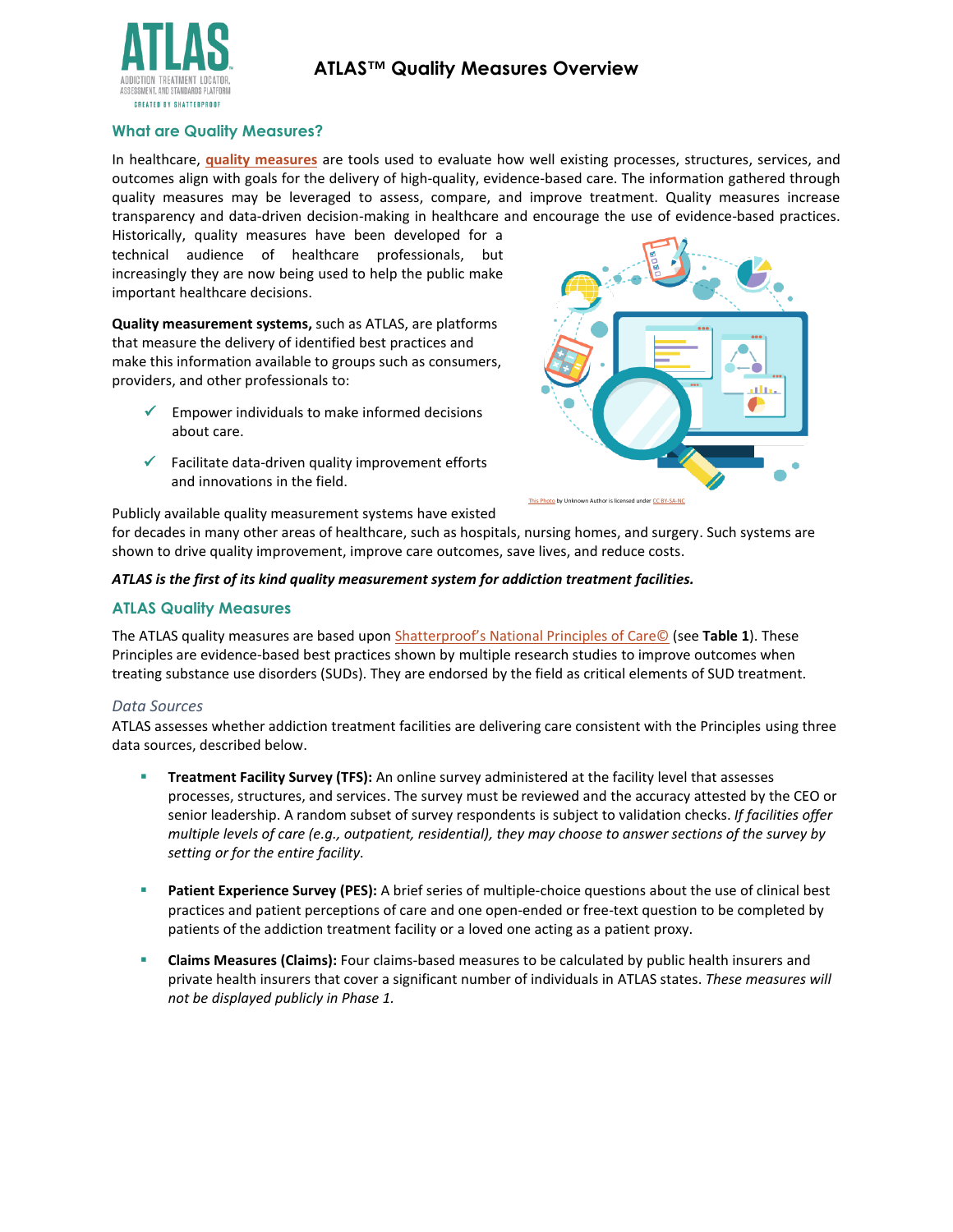

| Table 1: Shatterproof Principles of Care and ATLAS Quality Measures |  |  |  |
|---------------------------------------------------------------------|--|--|--|
|---------------------------------------------------------------------|--|--|--|

| <b>PRINCIPLE</b>                                                    | <b>MEASURE</b>                                                                                                                                                                                                                                                                                                                                                                                              | <b>DATA</b><br><b>SOURCE</b> |
|---------------------------------------------------------------------|-------------------------------------------------------------------------------------------------------------------------------------------------------------------------------------------------------------------------------------------------------------------------------------------------------------------------------------------------------------------------------------------------------------|------------------------------|
| Fast Access to<br><b>Treatment</b>                                  | <b>Access to Treatment:</b>                                                                                                                                                                                                                                                                                                                                                                                 |                              |
|                                                                     | Does this facility offer same day access/walk-in appointments for patients requiring outpatient<br>care?<br>If this facility does not have available inpatient or residential beds for a potential patient, how do<br>you assist them?                                                                                                                                                                      |                              |
|                                                                     | Access to Treatment: When you/the patient needed treatment right away, how often did you/the<br>patient see someone from this treatment facility as soon as you/the patient wanted?                                                                                                                                                                                                                         | <b>PES</b>                   |
| Personalized<br><b>Evaluation &amp;</b><br><b>Treatment</b><br>Plan | Use of Standardized Assessment Tool: Please indicate which standardized assessment instrument(s) are<br>used for your intake assessment.                                                                                                                                                                                                                                                                    | <b>TFS</b>                   |
|                                                                     | Access to Behavioral Health: During treatment, were you/the patient given information about different<br>kinds of treatment services and facilities that are available?                                                                                                                                                                                                                                     | <b>PES</b>                   |
| Long-term                                                           | Continuous Engagement: Follow-up After SUD Inpatient/Residential Treatment                                                                                                                                                                                                                                                                                                                                  | Claims                       |
| Treatment &<br>Follow-up                                            | Continuous Adjustments to Treatment: Please describe your facility's collection of data for the outcomes<br>and symptoms listed in the table below to inform changes to treatment.                                                                                                                                                                                                                          | <b>TFS</b>                   |
|                                                                     | Use of an Electronic Health Record: Does this facility use an electronic health record (EHR)?                                                                                                                                                                                                                                                                                                               | <b>TFS</b>                   |
| Coordinated<br>Care for<br>Mental &<br>Physical<br>Health           | Provision of Mental Health Treatment: To what degree is mental health care for patients with co-<br>occurring disorders integrated into this facility?                                                                                                                                                                                                                                                      | <b>TFS</b>                   |
|                                                                     | Connection to Trained Medical Providers: In the table below, please tell us the staff types and the<br>number of FTEs of each provider type you have providing SUD therapies (behavioral or pharmacological)<br>at this facility.                                                                                                                                                                           | <b>TFS</b>                   |
| Effective<br><b>Behavioral</b><br>Therapies for<br>Addiction        | Use of Appropriate Behavioral Health Interventions for SUDs:<br>Please indicate the therapies for which your facility has at least one clinician trained in the use of<br>the therapy and provides the therapy to patients for the treatment of substance use disorder.<br>After initial intake into this facility, is ongoing 1:1 counseling or therapy offered at regular intervals<br>٠<br>or as needed? | <b>TFS</b>                   |
|                                                                     | Overall Rating of Treatment Program: Using any number from 0 to 10, where 0 is the worst treatment<br>facility possible and 10 is the best treatment facility possible, what number would you use to rate this<br>treatment facility?                                                                                                                                                                       | <b>PES</b>                   |
|                                                                     | Staff Respect: During treatment, how often did treatment staff show respect for what you/the patient<br>had to say?                                                                                                                                                                                                                                                                                         | <b>PES</b>                   |
|                                                                     | National Accreditation of Facility: Please indicate which of the following accreditations your facility<br>holds at the time of completing this survey.                                                                                                                                                                                                                                                     | <b>TFS</b>                   |
| Access to                                                           | Evidence of Opioid Use Disorder (OUD) Medication Use Among Patients with OUD                                                                                                                                                                                                                                                                                                                                | Claims                       |
| Medications                                                         | <b>Continuity of Pharmacotherapy for Opioid Use Disorder</b>                                                                                                                                                                                                                                                                                                                                                | Claims                       |
| for Opioid or<br>Alcohol Use<br>Disorder                            | Availability of Medications to Treat SUDs: For each of the medications identified in the table below,<br>indicate whether this facility provides (i.e., prescribes) or facilitates access to them at another facility for<br>patients with an appropriate diagnosis.                                                                                                                                        | <b>TFS</b>                   |
| Additional<br>Services to                                           | Availability of Recovery Support Services: Please identify the recovery support services offered by your<br>facility.                                                                                                                                                                                                                                                                                       | <b>TFS</b>                   |
| Support<br>Recovery                                                 | Including Family/Friends in Treatment: Have staff in this treatment facility talked with you/the patient<br>about including family or friends in counseling or treatment?                                                                                                                                                                                                                                   | <b>PES</b>                   |
|                                                                     | <b>SUD-related Hospitalizations or Emergency Department Visits</b>                                                                                                                                                                                                                                                                                                                                          | Claims                       |
| <b>Outcomes</b>                                                     | Amount Helped by Treatment: How much have you/the patient been helped by the treatment here?                                                                                                                                                                                                                                                                                                                | <b>PES</b>                   |
|                                                                     | Improvement in Ability to Function: Compared to when you/the patient entered this treatment facility,<br>how would you rate your/the patient's ability to deal with daily problems now?                                                                                                                                                                                                                     | <b>PES</b>                   |



×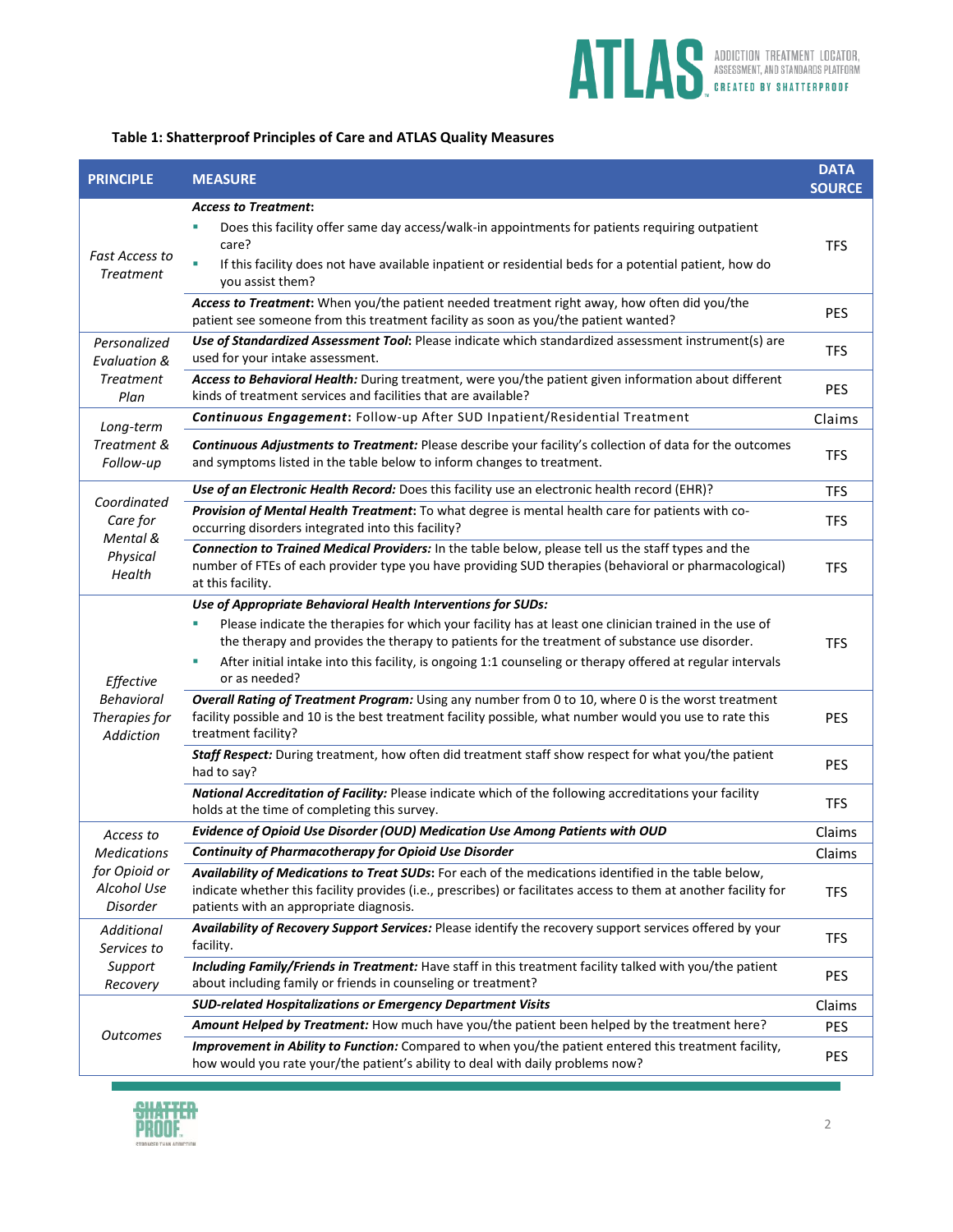

# **ATLAS Quality Measures Development Process**

Shatterproof led a thoughtful, multi-step process in collaboration with experts in the field to develop the ATLAS quality measures. During this process, Shatterproof also gathered feedback from key stakeholder groups.

#### *For the ATLAS quality measures development process:*

- First, Shatterproof assembled experts to form a Quality Measures Committee to identify existing quality measures and reporting mechanisms aligned with the **Principles of Care<sup>©</sup>.** This committee was focused on avoiding duplication, capitalizing on existing reporting, and identifying subsequent gaps not captured by existing measures. Measures were prioritized based on their potential impact and the feasibility of widespread implementation.
- **EXEDENT Shatterproof then engaged additional stakeholders to review and revise the measure set, including** hosting focus groups across the country with addiction treatment providers representing all levels of care.
- **EXECT** Shatterproof next retained the [National Quality Forum](https://www.qualityforum.org/Home.aspx) (NQF) to facilitate an unbiased expert review. The NQF conducted an independent landscape review and held extensive interviews with 15 experts in addiction and convened an expert panel to make final recommendations on measures for Phase 1 of ATLAS.
- **■** To further inform the Expert Panel recommendations, NQF hosted a public comment period, during which over 250 comments were received from stakeholders across the country. Following review of these comments, the Expert Panel made final recommendations for measure concepts to be used in Phase 1.
- Shatterproof then worked with RTI International (RTI), an independent research institute with expertise in quality measurement and SUDs, to turn the measure concepts into claims specifications and survey questions to be gathered through the three data sources described below. These survey questions and specifications underwent feasibility and pilot testing prior to ATLAS data collection. This process included continual iterations with input requested routinely from various stakeholder groups.

## **Next Steps**

The quality measures set is being implemented during Phase 1 of ATLAS. Following Phase 1 implementation, Shatterproof will continue to refine measures to ensure continuous alignment with the most recent evidencebased best practices, retiring old measures and adding new and/or improved measures as they become available. Shatterproof also plans to collect stakeholder feedback on the Phase 1 data collection process and use this information to make improvements.

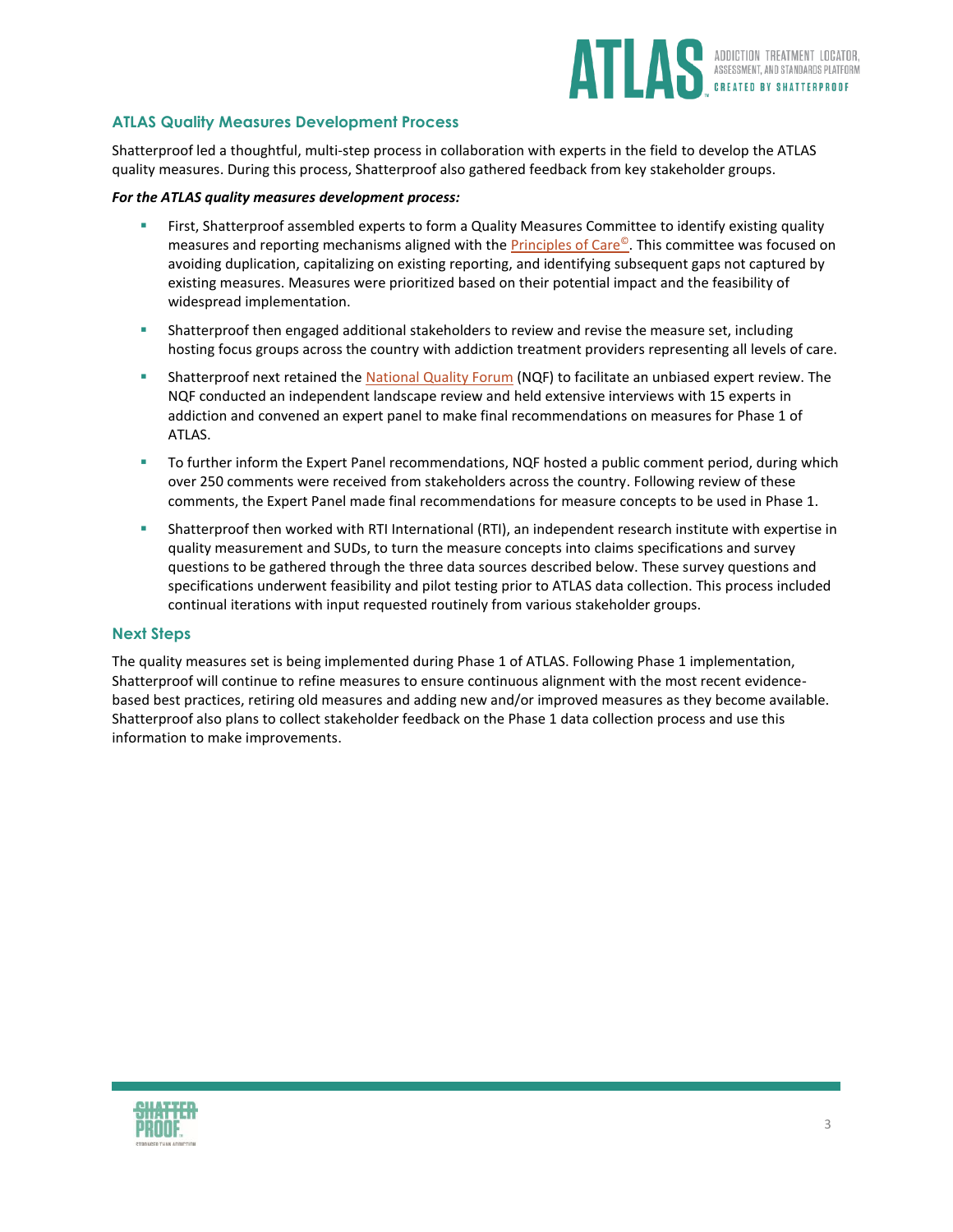

# **APPENDIX I. ATLAS Data Sources**

# *Unit of Analysis*

ATLAS collects quality data on specialty addiction treatment facilities. Specialty addiction treatment facilities are defined as those offering withdrawal management ("detox") OR addiction treatment (services that focus on initiating and maintaining an individual's recovery from substance use and on preventing relapse).

#### **These facility-level quality data are collected via three sources:**

## *Treatment Facility Survey*

Facilities are asked to complete the ATLAS Treatment Facility Survey, which includes 12 sections of questions listed below:

- **E** Contact Information and Facility Details
- Rapid Access to Appropriate SUD Care
- Personalized Diagnosis, Assessment, and Treatment
- **E** Engagement in Continuing Long-term Care with Monitoring and Adjustments to Treatment
- Concurrent, Coordinated Care for Physical and Mental Health
- Accreditation, Provider Qualifications, and Use of Evidence-based Care
- Access to FDA-approved Medications
- Access to Non-medical Recovery Support Services
- Additional Information to Confirm about Your Facility
- **Program Barriers**
- **E** Supporting Assignment of Claims-based Measures
- Attestation

Submitted data are reported as descriptive information or as quality measures in facility profiles on the ATLAS website under "Signs of High-Quality Care." Data collected via questions in the Program Barriers section are not being publicly displayed on ATLAS.

Several validation processes are used to ensure the accuracy of submitted Treatment Facility Survey data. All facilities are asked to provide additional data for some survey questions to verify responses. Additionally, before a survey can be submitted, Shatterproof requires that leadership at facilities attest the accuracy of the data. Following submission, a subset of treatment facilities will also undergo a more involved validation process. These facilities will be asked to provide additional deidentified data to validate a select number of survey responses and evaluate how accurately treatment facilities collect and report their data. After analysis, facilities are provided with a two-week data review period to ensure accurate data transfer to the website.

#### *Patient Experience Survey*

Shatterproof is collecting quality information from patients and families on their experiences at addiction treatment facilities through the Patient Experience Survey. The survey includes seven multiple choice questions about the use of clinical best practices and patient perceptions of care, one open-ended or free-text question, and two demographics questions. The survey questions are listed here:

- **1.** Who is completing the survey (patient or family member/friend) [Demographic]
- **2.** How much has the patient been helped by treatment

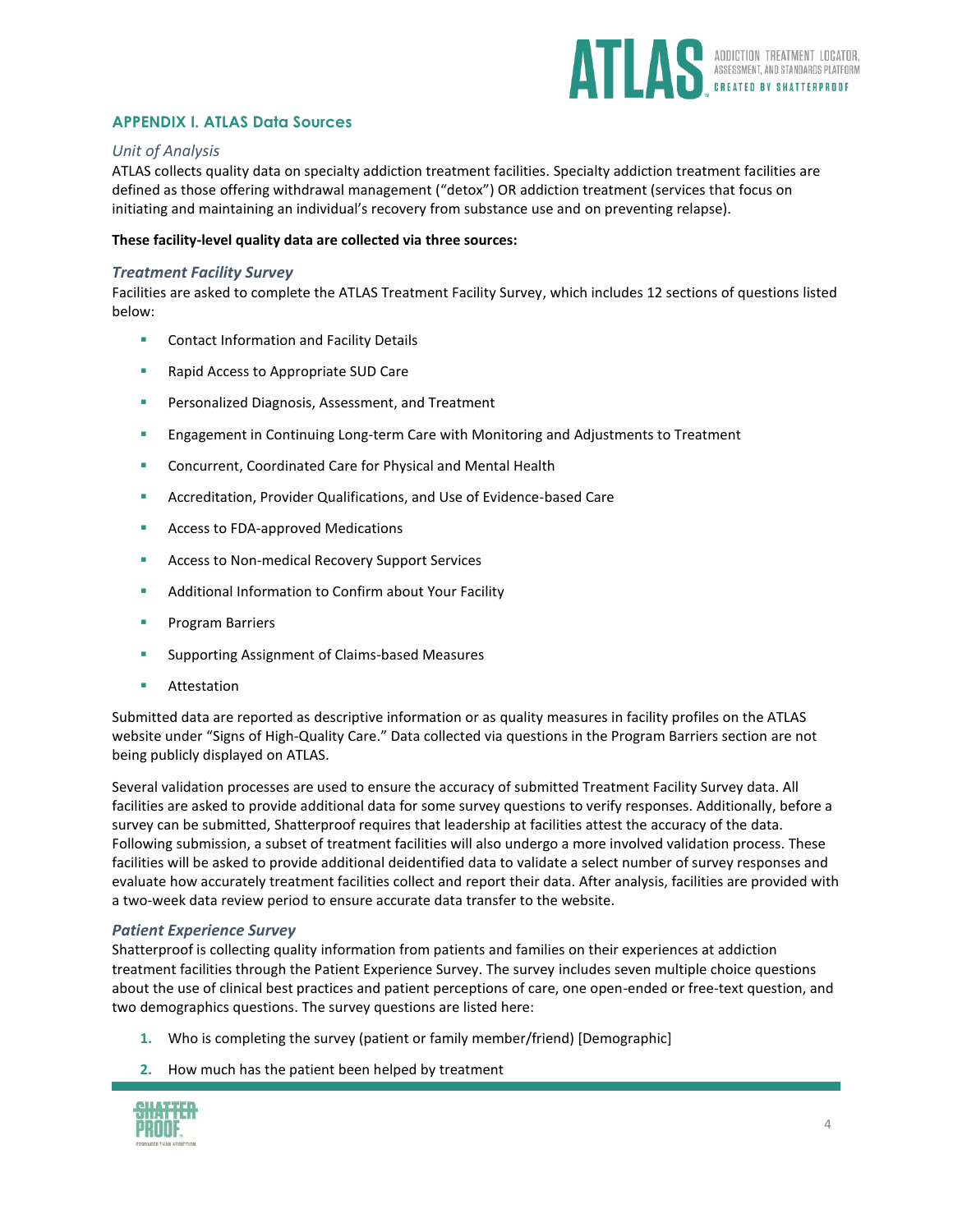

- **3.** Patient rating of facility treatment quality (0 10 scale)
- **4.** What the facility is doing right and what the facility could improve upon [Open-text Response]
- **5.** Patient ability to deal with daily problems
- **6.** Did staff talk with the patient about including family/friends in counseling or treatment
- **7.** How often was the patient able to see staff as soon as the patient wanted
- **8.** How often did treatment staff show respect for what the patient had to say
- **9.** Was the patient given information about different kinds of treatment services and facilities available
- **10.** Patient duration of care [Demographic]

These questions were derived from NQF-endorsed items in the Consumer Assessment of Healthcare Providers and Systems (CAHPS) program and Experience of Care and Health Outcomes (ECHO) Survey. These are developed by the government-run Agency for Healthcare Research and Quality (AHRQ) to assess patient experiences of care at hospitals and in other healthcare settings and are widely used to track the field, inform policy, and, in some cases, impact reimbursement. The ATLAS Patient Experience Survey may be completed by either the patient or by a family member or friend acting as a proxy and responding to items from the patient's point-of-view.

#### *Claims Measures*

ATLAS also includes claims-based data to inform the following measures:

- **1.** Opioid Use Disorder (OUD) Patients Receiving Medications for OUD
- **2.** Continuity of Medication Use for OUD among Patients with OUD
- **3.** Follow-up After SUD Inpatient/Residential Treatment
- **4.** SUD-related Hospitalizations or Emergency Department Visits

Measures 1 – 3 are adapted from NQF-endorsed measures. Measure 4 is being tested for potential use in Phase 1 of ATLAS. Claims measures are calculated by state Medicaid agencies and participating commercial health plans, specifically those partnered with ATLAS that have a significant market share in the Phase 1 states. These measures will not be displayed publicly in Phase 1.

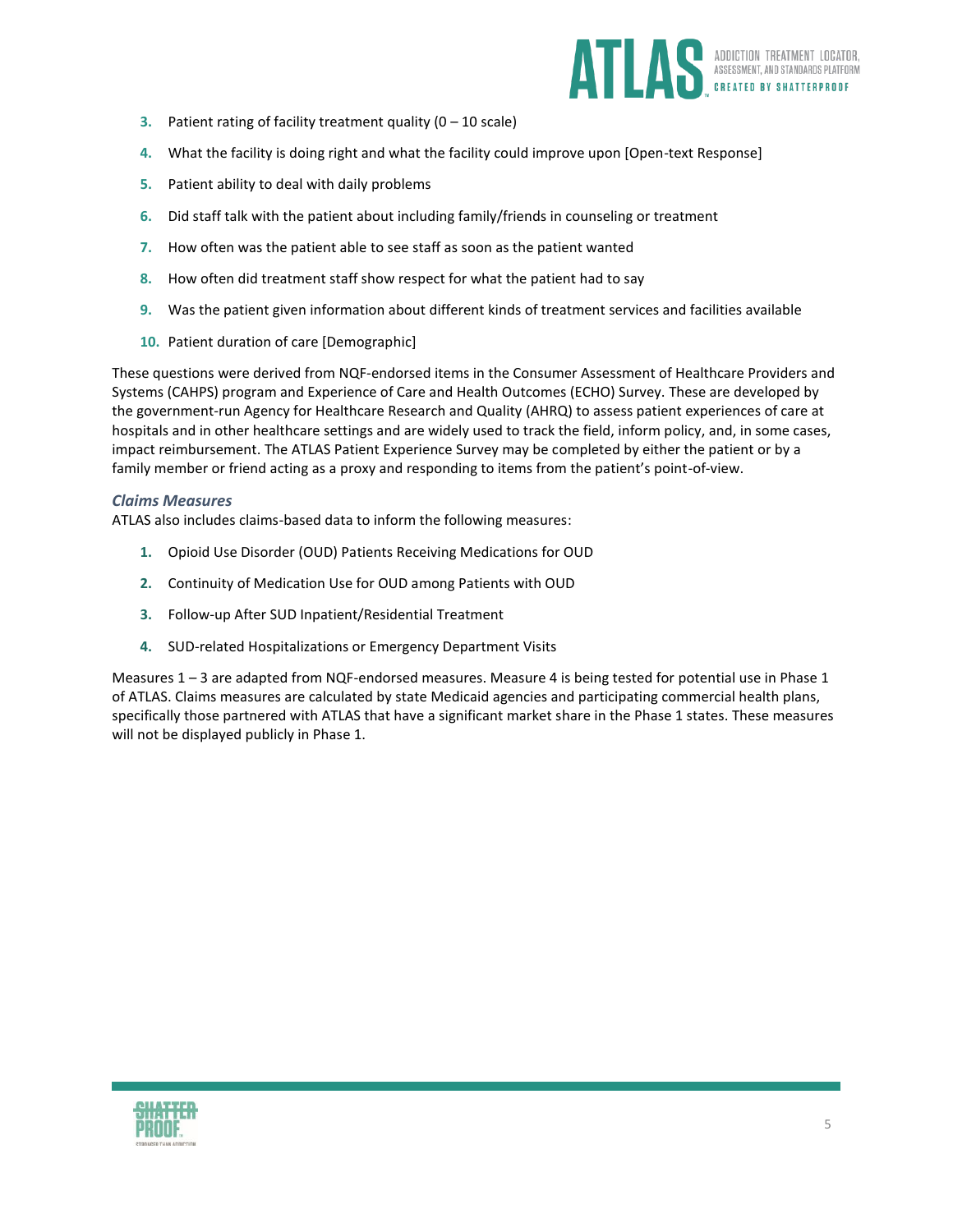

# **APPENDIX II: ATLAS Measures Concepts and Supporting Evidence**

Supporting evidence for the ATLAS quality measures, organized by data source, are described below.

#### *Treatment Facility Survey:*

| Access to treatment (e.g., same<br>Shorter-wait time for addiction treatment associated with improved treatment<br>day/walk-in availability)<br>engagement, reduced substance use, and reduced mortality (Sigmon et al., 2016;<br>Hoffman et al., 2011; Schmidt et al., 2017)<br>Use of standardized assessment<br>Patients matched to appropriate level of care using comprehensive assessment criteria<br>have better outcomes (Angarita, 2007; Sharon, 2003; Baker et al., 2003)<br>tool (e.g., ASAM, ASI) |
|---------------------------------------------------------------------------------------------------------------------------------------------------------------------------------------------------------------------------------------------------------------------------------------------------------------------------------------------------------------------------------------------------------------------------------------------------------------------------------------------------------------|
|                                                                                                                                                                                                                                                                                                                                                                                                                                                                                                               |
|                                                                                                                                                                                                                                                                                                                                                                                                                                                                                                               |
|                                                                                                                                                                                                                                                                                                                                                                                                                                                                                                               |
|                                                                                                                                                                                                                                                                                                                                                                                                                                                                                                               |
|                                                                                                                                                                                                                                                                                                                                                                                                                                                                                                               |
| Continuous adjustments to<br>Adapted from Joint Commission requirement--to be accredited, behavioral                                                                                                                                                                                                                                                                                                                                                                                                          |
| organizations must assess the outcomes of care in an ongoing manner to inform the<br>treatment                                                                                                                                                                                                                                                                                                                                                                                                                |
| treatment delivered                                                                                                                                                                                                                                                                                                                                                                                                                                                                                           |
| Use of an electronic health<br>Adapted from CMS (Inpatient Psychiatric Facility Quality Reporting (IPFQR) Program)                                                                                                                                                                                                                                                                                                                                                                                            |
| record                                                                                                                                                                                                                                                                                                                                                                                                                                                                                                        |
| <b>Provision of mental health</b><br>Integrating addiction treatment with primary mental health services improves                                                                                                                                                                                                                                                                                                                                                                                             |
| outcomes for individuals with both substance use disorders (SUDs) and mental illness<br>treatment                                                                                                                                                                                                                                                                                                                                                                                                             |
| (Wolitzky-Taylor, 2018)                                                                                                                                                                                                                                                                                                                                                                                                                                                                                       |
| <b>Connection to trained medical</b><br><b>New Measure</b>                                                                                                                                                                                                                                                                                                                                                                                                                                                    |
| providers                                                                                                                                                                                                                                                                                                                                                                                                                                                                                                     |
| Use of appropriate behavioral<br>Evidence-based therapies currently restricted to those included in the Surgeon                                                                                                                                                                                                                                                                                                                                                                                               |
| health interventions for SUDs<br>General's Report, new therapies may be added to with compelling evidence/support                                                                                                                                                                                                                                                                                                                                                                                             |
| from the field                                                                                                                                                                                                                                                                                                                                                                                                                                                                                                |
| <b>National accreditation of facility</b><br><b>New Measure</b>                                                                                                                                                                                                                                                                                                                                                                                                                                               |
| <b>Availability of medications to</b><br>Adapted from NSSATS data set and TEDS data set                                                                                                                                                                                                                                                                                                                                                                                                                       |
| treat SUDs                                                                                                                                                                                                                                                                                                                                                                                                                                                                                                    |
| Adapted from NSSATS data set. The ability to connect patients to drug-free housing,<br>Availability of recovery support                                                                                                                                                                                                                                                                                                                                                                                       |
| vocational training, parenting classes, peer recovery services, etc. is an important part<br>services                                                                                                                                                                                                                                                                                                                                                                                                         |
| of professional care                                                                                                                                                                                                                                                                                                                                                                                                                                                                                          |

#### *Claims Measures:*

| <b>Measure Concepts</b>                                                       | <b>Supporting Evidence</b>                                                                                                                                                                                                                                                                                                                                                                                    |
|-------------------------------------------------------------------------------|---------------------------------------------------------------------------------------------------------------------------------------------------------------------------------------------------------------------------------------------------------------------------------------------------------------------------------------------------------------------------------------------------------------|
| <b>Continuity of care after</b><br>inpatient/residential<br>treatment         | Adapted from NQF #3453; Related to better outcomes including reduced substance use (DeMarce,<br>Lash, Stephens, Grambow, & Burden, 2008; McKay & Hiller-Sturmhofel, 2011), readmissions (Mark et<br>al., 2013; Reif et al., 2017), and criminal justice involvement (McKay, 2009), lower risk of death in the<br>two post-discharge years (Harris et al., 2015), and improved employment status (McKay, 2009) |
| <b>Opioid Use Disorder (OUD)</b><br>patients receiving<br>medications for OUD | Adapted from NQF #3400, stewarded by Centers for Medicare & Medicaid Services, Centers for<br>Medicaid & CHIP Services                                                                                                                                                                                                                                                                                        |
| Continuity of medication use<br>for OUD among patients with<br><b>OUD</b>     | Adapted from NQF #3175, stewarded by University of Southern California                                                                                                                                                                                                                                                                                                                                        |
| <b>SUD-related hospitalizations</b><br>or emergency department<br>visit       | Readmissions/admissions to higher level of care could indicate suboptimal treatment in prior setting<br>or appropriate treatment given that recovery often involves relapse and higher levels of care may be<br>needed                                                                                                                                                                                        |